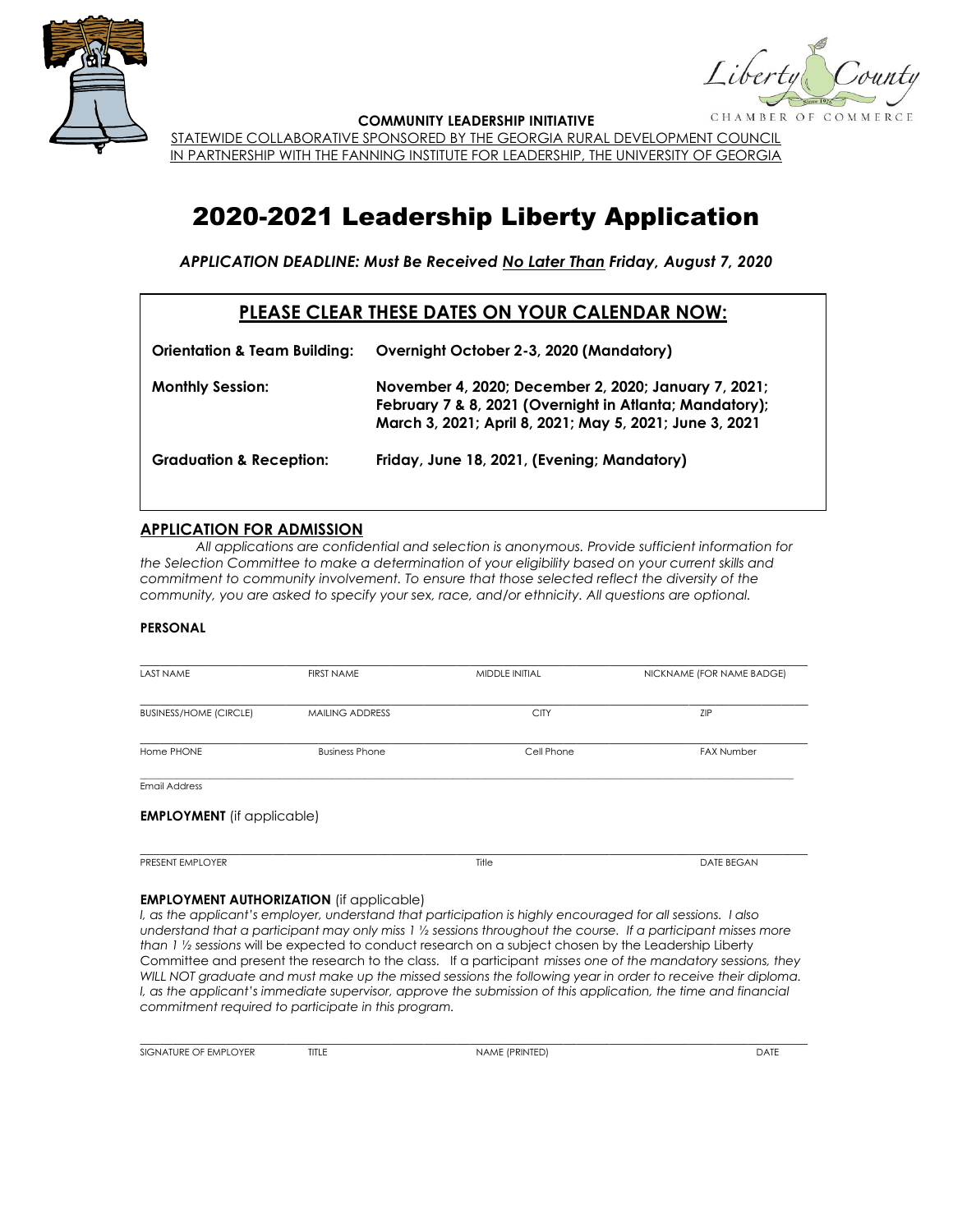If you are not selected to participate this year, would you like to be considered next year? \_\_\_\_\_

| STATEWIDE COLLABORATIVE SPONSORED BY THE GEORGIA RURAL DEVELOPMENT COUNCIL<br>IN PARTNERSHIP WITH THE FANNING INSTITUTE FOR LEADERSHIP, THE UNIVERSITY OF GEORGIA                                                                                                                                  |                                                                              |                               |
|----------------------------------------------------------------------------------------------------------------------------------------------------------------------------------------------------------------------------------------------------------------------------------------------------|------------------------------------------------------------------------------|-------------------------------|
|                                                                                                                                                                                                                                                                                                    |                                                                              |                               |
| Which of the following best describes your present position? Please check one.                                                                                                                                                                                                                     |                                                                              |                               |
| <b>BUSINESS</b>                                                                                                                                                                                                                                                                                    | <b>PROFESSIONAL</b>                                                          |                               |
| <b>EDUCATION (PRIMARY, SECONDARY, HIGHER)</b>                                                                                                                                                                                                                                                      | <b>RELIGION</b><br><b>SOCIAL SERVICE</b><br><b>VOLUNTEER</b><br><b>OTHER</b> |                               |
| <b>GOVERNMENT</b>                                                                                                                                                                                                                                                                                  |                                                                              |                               |
| <b>INDUSTRY</b><br><b>NON-PROFIT</b>                                                                                                                                                                                                                                                               |                                                                              |                               |
| How did you learn about Leadership Liberty?                                                                                                                                                                                                                                                        |                                                                              |                               |
|                                                                                                                                                                                                                                                                                                    |                                                                              |                               |
| In order to make the selected group as diverse as possible, please complete the<br>following:                                                                                                                                                                                                      |                                                                              |                               |
| YRS. IN LIBERTY CO?<br><b>AGE</b><br>MALE/FEMALE                                                                                                                                                                                                                                                   | RACE/ETHNICITY                                                               | Municipality Where You Reside |
| Describe your most significant volunteer commitment/s to date:                                                                                                                                                                                                                                     |                                                                              |                               |
|                                                                                                                                                                                                                                                                                                    |                                                                              |                               |
|                                                                                                                                                                                                                                                                                                    |                                                                              |                               |
|                                                                                                                                                                                                                                                                                                    |                                                                              |                               |
|                                                                                                                                                                                                                                                                                                    |                                                                              |                               |
|                                                                                                                                                                                                                                                                                                    |                                                                              |                               |
|                                                                                                                                                                                                                                                                                                    |                                                                              |                               |
|                                                                                                                                                                                                                                                                                                    |                                                                              |                               |
|                                                                                                                                                                                                                                                                                                    |                                                                              |                               |
|                                                                                                                                                                                                                                                                                                    |                                                                              |                               |
|                                                                                                                                                                                                                                                                                                    |                                                                              |                               |
|                                                                                                                                                                                                                                                                                                    |                                                                              |                               |
|                                                                                                                                                                                                                                                                                                    |                                                                              |                               |
|                                                                                                                                                                                                                                                                                                    |                                                                              |                               |
|                                                                                                                                                                                                                                                                                                    |                                                                              |                               |
|                                                                                                                                                                                                                                                                                                    |                                                                              |                               |
| List your strongest leadership characteristics. How can you benefit from further leadership training<br>& development or what are some leadership skills you would like to develop during this course?<br>State what you expect to learn about Liberty County-its resources and community leaders. |                                                                              |                               |
|                                                                                                                                                                                                                                                                                                    |                                                                              |                               |
|                                                                                                                                                                                                                                                                                                    |                                                                              |                               |
|                                                                                                                                                                                                                                                                                                    |                                                                              |                               |
|                                                                                                                                                                                                                                                                                                    |                                                                              |                               |
|                                                                                                                                                                                                                                                                                                    |                                                                              |                               |
| What are the three most pressing issues facing Liberty County now and why?                                                                                                                                                                                                                         |                                                                              |                               |
|                                                                                                                                                                                                                                                                                                    |                                                                              |                               |
| Describe how you plan to apply your enhanced skills and knowledge to benefit Liberty County.                                                                                                                                                                                                       |                                                                              |                               |
|                                                                                                                                                                                                                                                                                                    |                                                                              |                               |
|                                                                                                                                                                                                                                                                                                    |                                                                              |                               |
|                                                                                                                                                                                                                                                                                                    |                                                                              |                               |
|                                                                                                                                                                                                                                                                                                    |                                                                              |                               |